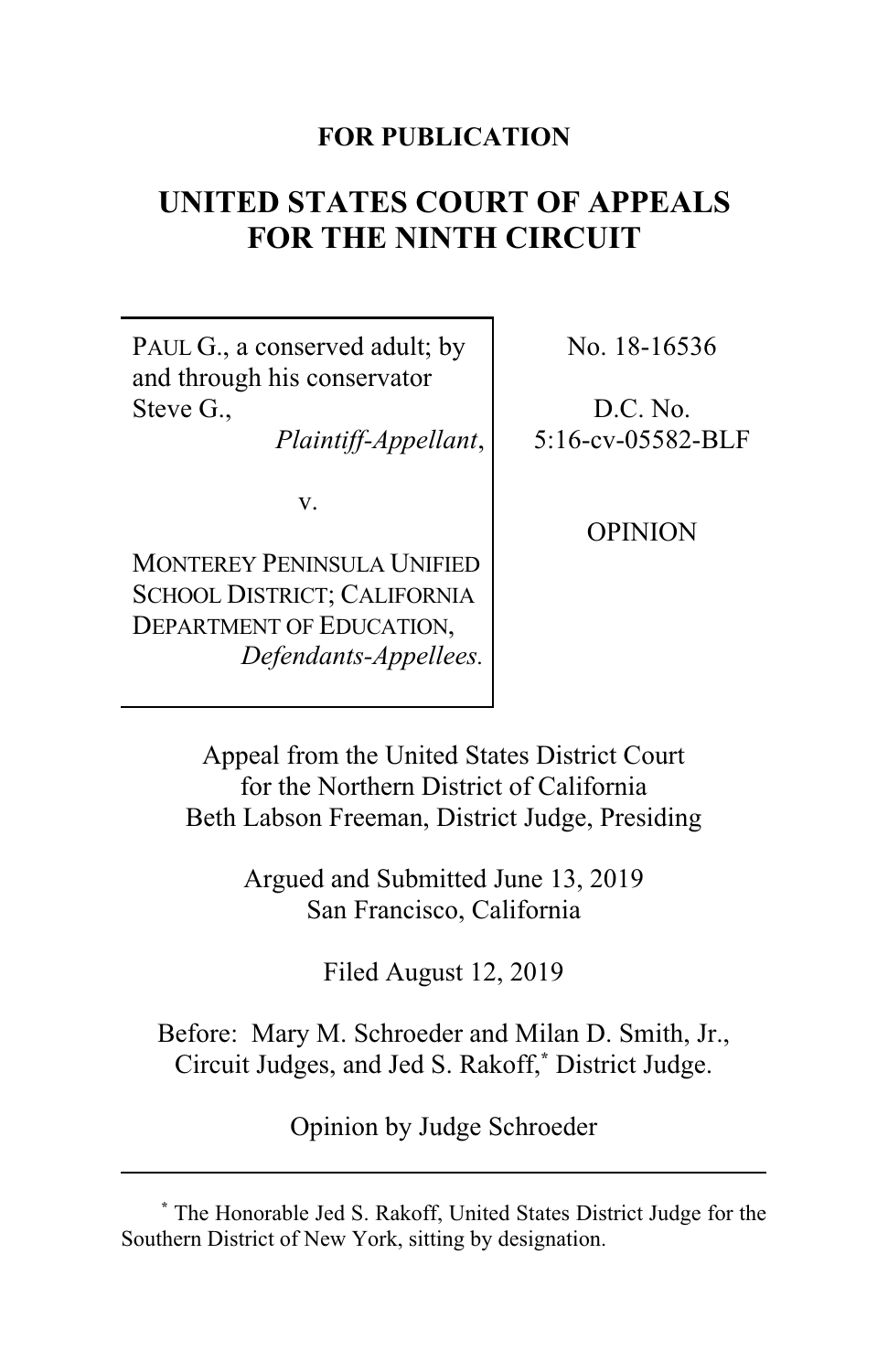## **SUMMARY\*\***

#### **Education Law**

The panel affirmed the district court's dismissal, for failure to exhaust remedies under the Individuals with Disabilities Education Act, of claims under the Americans with Disabilities Act and § 504 of the Rehabilitation Act.

A student's parents sought damages under the ADA and § 504 on the basis that the residential placement he should have received under the IDEA was not available in California. Plaintiffs failed to exhaust because they settled their IDEA case without receiving an administrative decision on whether the lack of an in-state residential placement had denied the student a free and appropriate public education. The panel held that exhaustion was required because plaintiffs sought relief that would also be available under the IDEA. Agreeing with other circuits, the panel concluded that the ADA and  $\S$  504 claims concerned whether the student was provided appropriate educational services. The panel held that plaintiffs' claims did not fall under exhaustion exceptions because they did not seek relief for a policy or practice of general applicability, and exhaustion would not have been futile or inadequate.

**<sup>\*\*</sup>** This summary constitutes no part of the opinion of the court. It has been prepared by court staff for the convenience of the reader.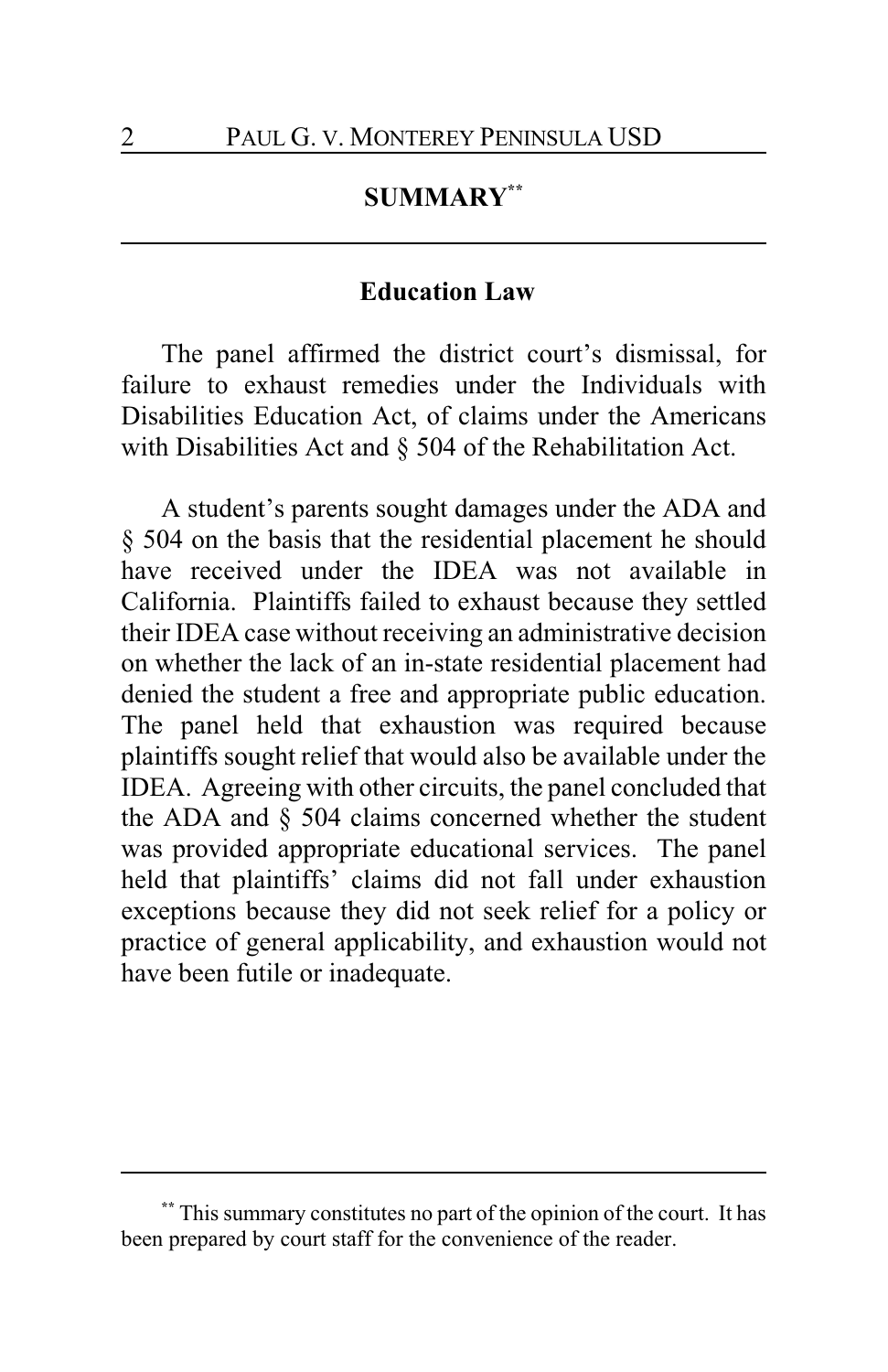#### **COUNSEL**

Daniel R. Shaw (argued), Shaw Firm, San Luis Obispo, California; Christian Knox, F. Richard Ruderman, and Colleen A. Snyder, Ruderman and Knox LLP, Sacramento, California; for Plaintiff-Appellant.

Leonard Bruce Garfinkel (argued), Deputy General Counsel; Todd M. Smith and Edmundo R. Aguilar, Assistant General Counsel; AmyBisson Holloway, General Counsel; California Department of Education, Sacramento, California; for Defendants-Appellees.

#### **OPINION**

SCHROEDER, Circuit Judge:

The parents of Paul G. ("Paul"), an autistic child, seek damages because the placement they believe their child should have received under the Individuals with Disabilities Education Act ("IDEA") is not available in California. They filed this action under the Americans with Disabilities Act ("ADA") and Section 504 of the Rehabilitation Act of 1973. The district court dismissed their complaint for failure to exhaust their administrative remedies under the IDEA. We affirm. Plaintiffs failed to exhaust because they settled their IDEA case without receiving an administrative decision on whether Paul needed the placement they now assert was required for him to receive a free and appropriate public education ("FAPE").

Paul is an adult student whose family resides near Monterey, California. His is a sad story of failed attempts to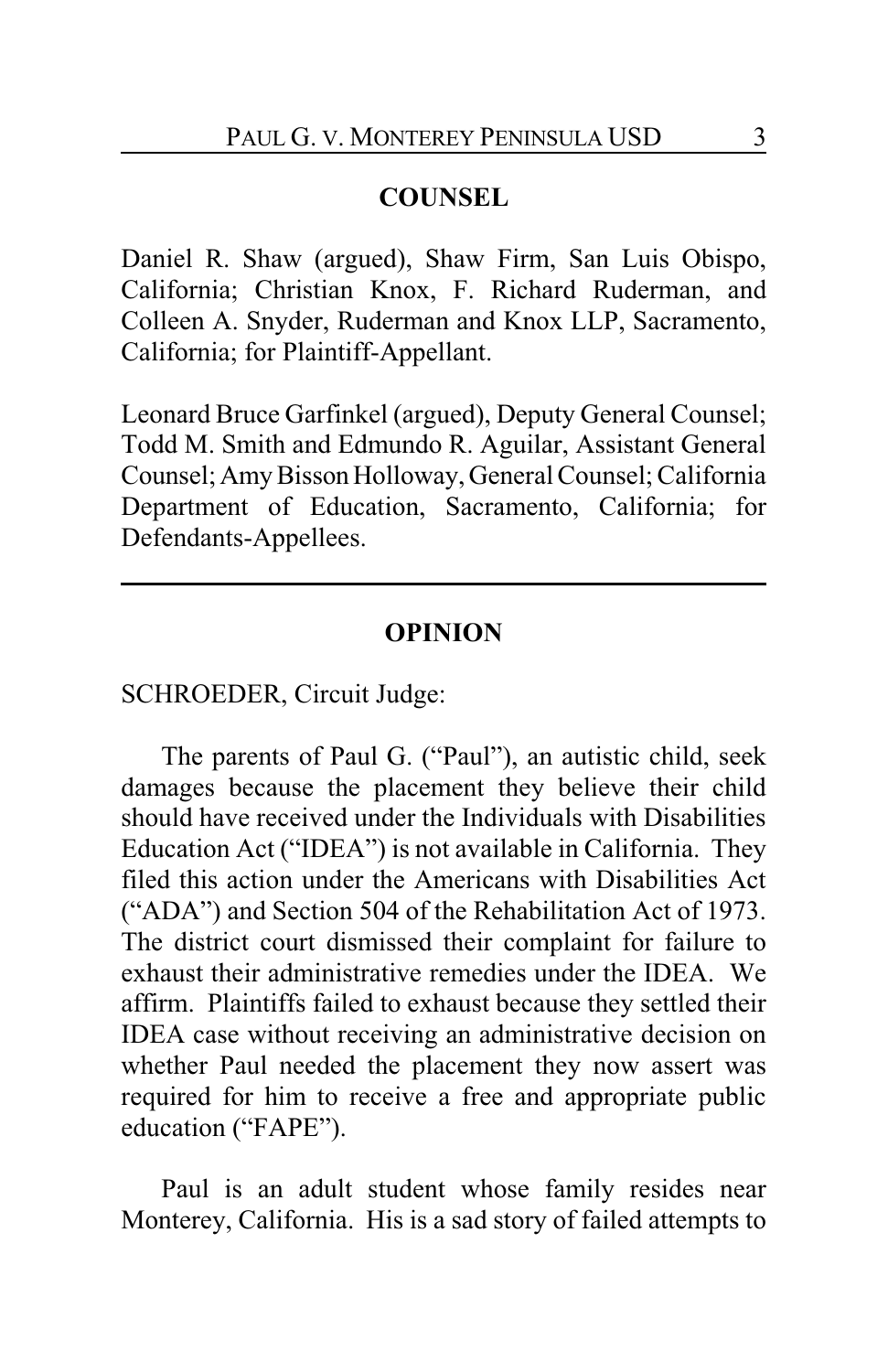place him in an appropriate educational facility. During elementary school and early high school, Paul was enrolled as a special education student in the Monterey Peninsula Unified School District. During his junior year in high school (2014–15), he began having episodes of violent and threatening behavior towards the school staff and fellow students. After unsuccessful efforts to provide instruction at home and in the local library, the school district in July of 2015 held an Individualized Education Plan ("IEP") meeting and offered to place Paul in a residential facility. Because he was by then 18 years old, however, no residential facility in the state would accept him. Paul subsequently enrolled in a residential facility in Kansas, but became homesick and returned to California.

Paul's counsel initiated IDEA administrative proceedings in August 2015, seeking a due process hearing with the California Office of Administrative Hearings (OAH). His complaint alleged he had been denied a FAPE guaranteed under the IDEA. He sought a residential placement in California, monetary damages, and an order directing the California Department of Education ("CDE") and the school district to develop in-state residential placements for adult students like Paul.

OAH dismissed the claims against the state, ruling that the agency did not have jurisdiction to order the creation of facilities for students over l8, and that the school district, not the state, was responsible for education decisions affecting Paul. Paul then entered into a settlement agreement with the school district in which OAH dismissed the case without ever ruling on his claim that the lack of an in-state residential facility had denied him a FAPE.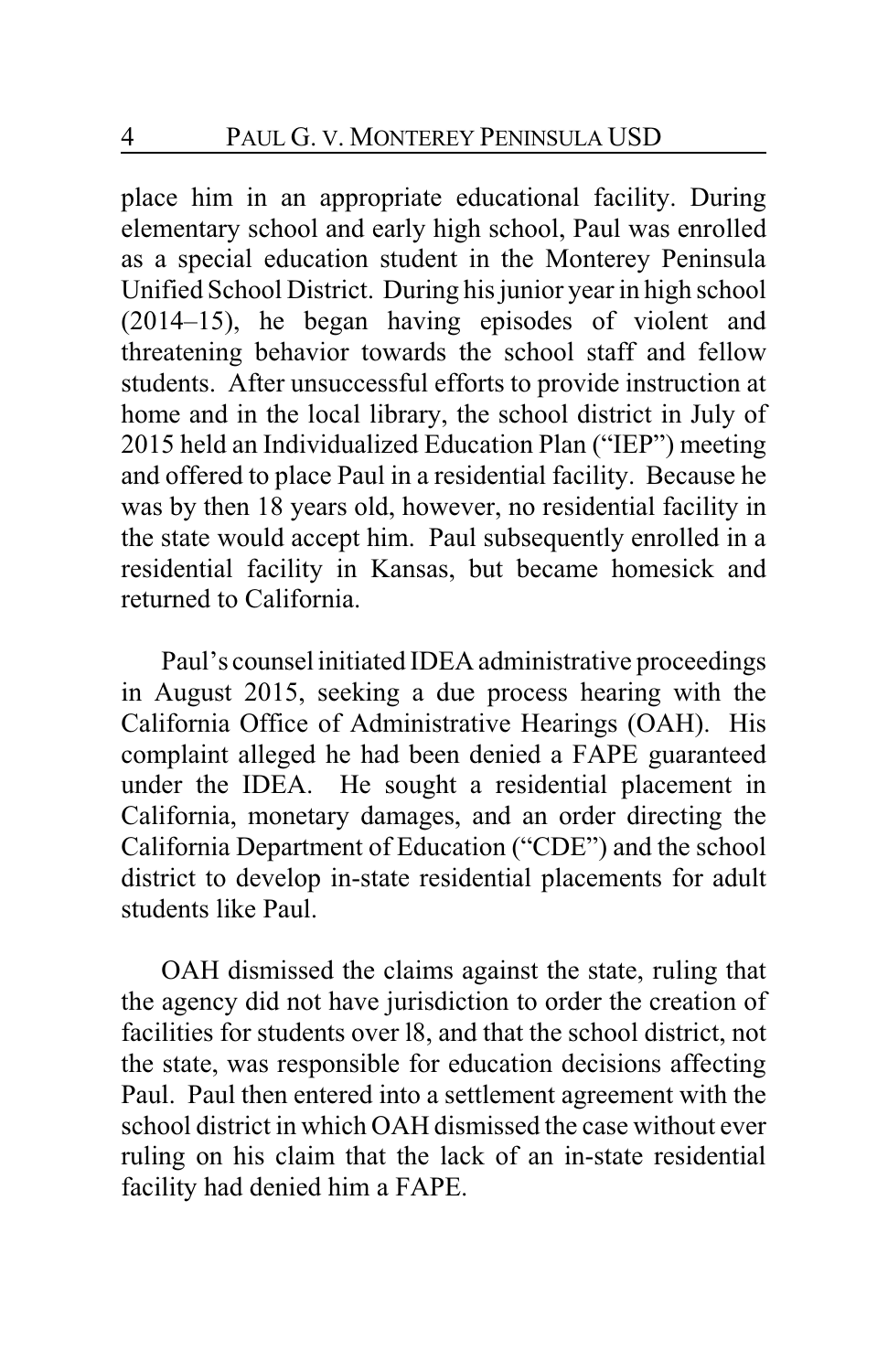Paul filed this action in federal court in September 2016, following the settlement with the school district. His complaint alleged that CDE violated the Rehabilitation Act and the ADA. The gravamen of his complaint was that to receive a FAPE he required a residential placement, and the state had failed to provide him one in California. He sought monetary damages and an injunction.

The complaint did not and could not allege that Paul's IEP required a placement in California; he had not obtained such a decision from the OAH. The CDE therefore moved to dismiss on the ground that Paul could not pursue claims against the CDE for failure to provide a FAPE when he had no IEP requiring an in-state placement. The district court dismissed for failure to exhaust administrative remedies as required by the IDEA. *See* 20 U.S.C. § 1415(*l*).

Paul's district court complaint alleged discrimination in violation of the Rehabilitation Act and the ADA; it did not allege a violation of the IDEA. The IDEA is nevertheless key in this case because it is that federal law that guarantees individually-tailored educational services for children with special educational needs. *See id*. §§ 1400(d)(1)(A), 1401(29). It provides for a FAPE that must conform to a student's IEP, which is a program detailing the student's abilities, educational goals, and specific services that are designed to achieve those goals within a designated time frame. *See id*. §§ 1412(a)(4), 1436(d).

The IDEA also contains procedural protections for the resolution of disputes over what services must be provided. There must be an opportunity for mediation, an impartial due process hearing, and an appeals process. *See id*.  $§$  1415(e)–(g). In California, the CDE contracts with the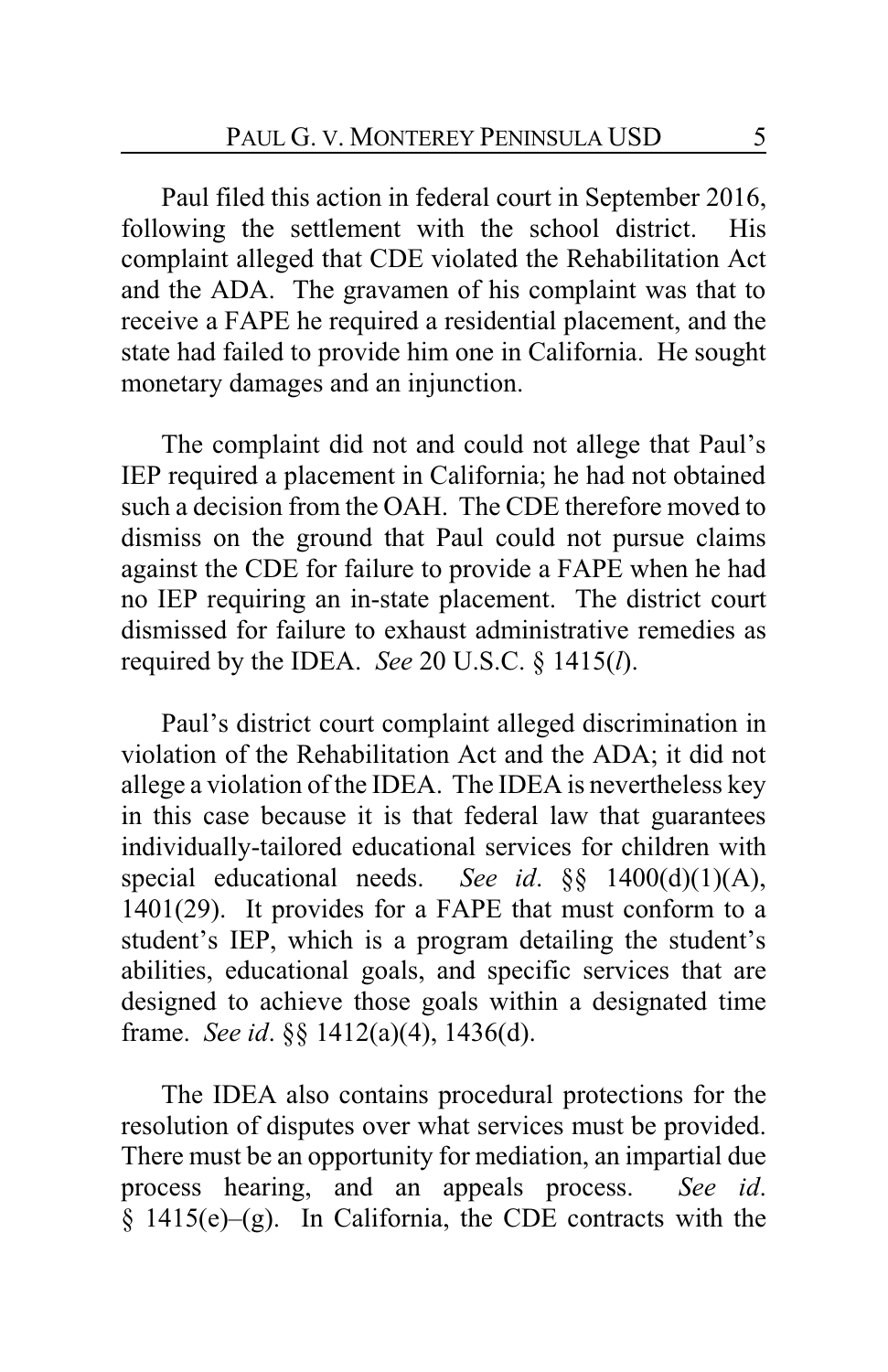OAH to provide these remedies. *See* Cal. Educ. Code § 56504.5(a). The OAH decision is a final administrative decision, *see* 20 U.S.C. § 1415(i)(1)(A), and either the parent or the public agency may seek judicial review by filing a civil action in district court within 90 days, *see id*. § 1415(i)(2). The statute provides that where the relief sought under other statutes is also available under the IDEA, the IDEA's administrative procedures must have been exhausted:

> Nothing in this chapter shall be construed to restrict or limit the rights, procedures, and remedies available under the Constitution, the Americans with Disabilities Act of 1990, title V of the Rehabilitation Act of 1973, or other Federal laws protecting the rights of children with disabilities, except that before the filing of a civil action under such laws seeking relief that is also available under this subchapter, the procedures under subsections  $(f)$  and  $(g)$ shall be exhausted to the same extent as would be required had the action been brought under this subchapter.

## 20 U.S.C. § 1415(*l*).

This Court, however, has identified certain exceptions to the exhaustion rule. In the seminal case, *Hoeft v. Tucson Unified School District*, 967 F.2d 1298 (9th Cir. 1992), we held that exhaustion is not required when (1) use of the administrative process would be "futile," (2) the claim arises from a policy or practice "of general applicability that is contrary to law," or (3) it is "improbable that adequate relief can be obtained by pursuing administrative remedies (e.g. the hearing officer lacks the authority to grant the relief sought)."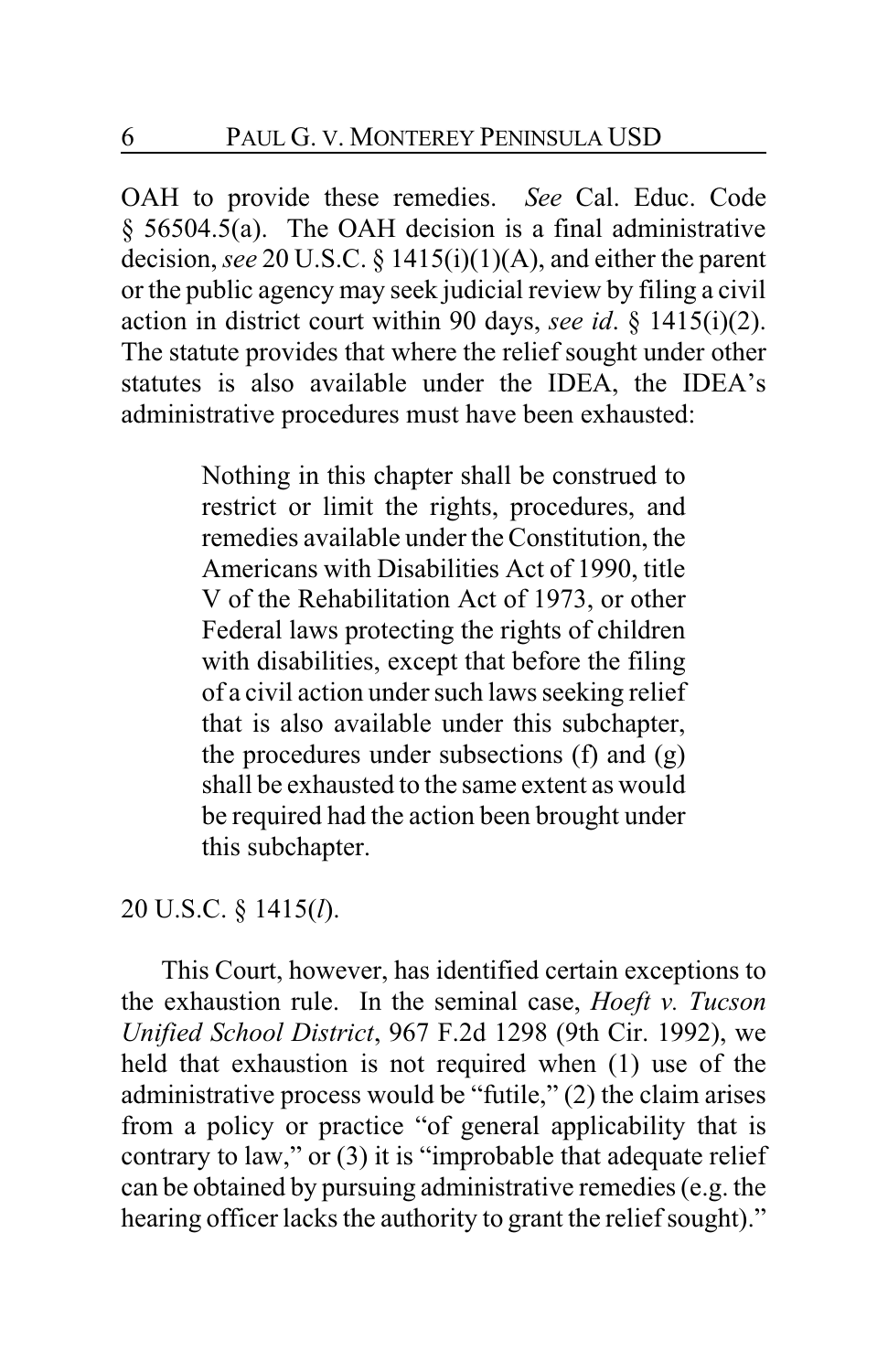*Id.* at 1303–04 (citing H.R. Rep. No. 296 99th Cong, 1st Sess. 7 (1985)).

Paul's position is that California has unlawfully discriminated against him by not providing a residential educational facility for adult students in the state who, like Paul, require such a facility in order to receive a FAPE. He argues he need not exhaust because his claims seek relief for disability discrimination and that even if his claims do involve denial of a FAPE, they fall under the exhaustion exceptions.

The fundamental problemwith Paul's position in the view of the district court, and in ours, is that he has no IEP that requires such an in-state placement. He settled his claim with the school district that had sought such an IEP. His existing IEP provides only for a residential placement. The district court therefore properly dismissed for failure to exhaust administrative remedies.

On appeal, he stresses that he is not claiming any violation of the IDEA. Instead, he brought suit under the ADA and Rehabilitation Act. The Supreme Court has recently provided guidance as to when there must be administrative exhaustion in a case purportedly invoking statutes other than the IDEA. *See Fry v. Napoleon Cmty. Sch.*, 137 S. Ct. 743 (2017). The Court instructed us to determine whether "the gravamen of the plaintiff's suit is something other than the denial of the IDEA's core guarantee — . . . 'a free appropriate public education.'" *Id.* at 748 (quoting  $\S$  1412(a)(1)(A)). In *Fry* the suit alleged the ADA and the Rehabilitation Act's discrimination provisions were violated when a young girl disabled by cerebral palsy was not permitted to bring her service dog to school. *Id.* at 751.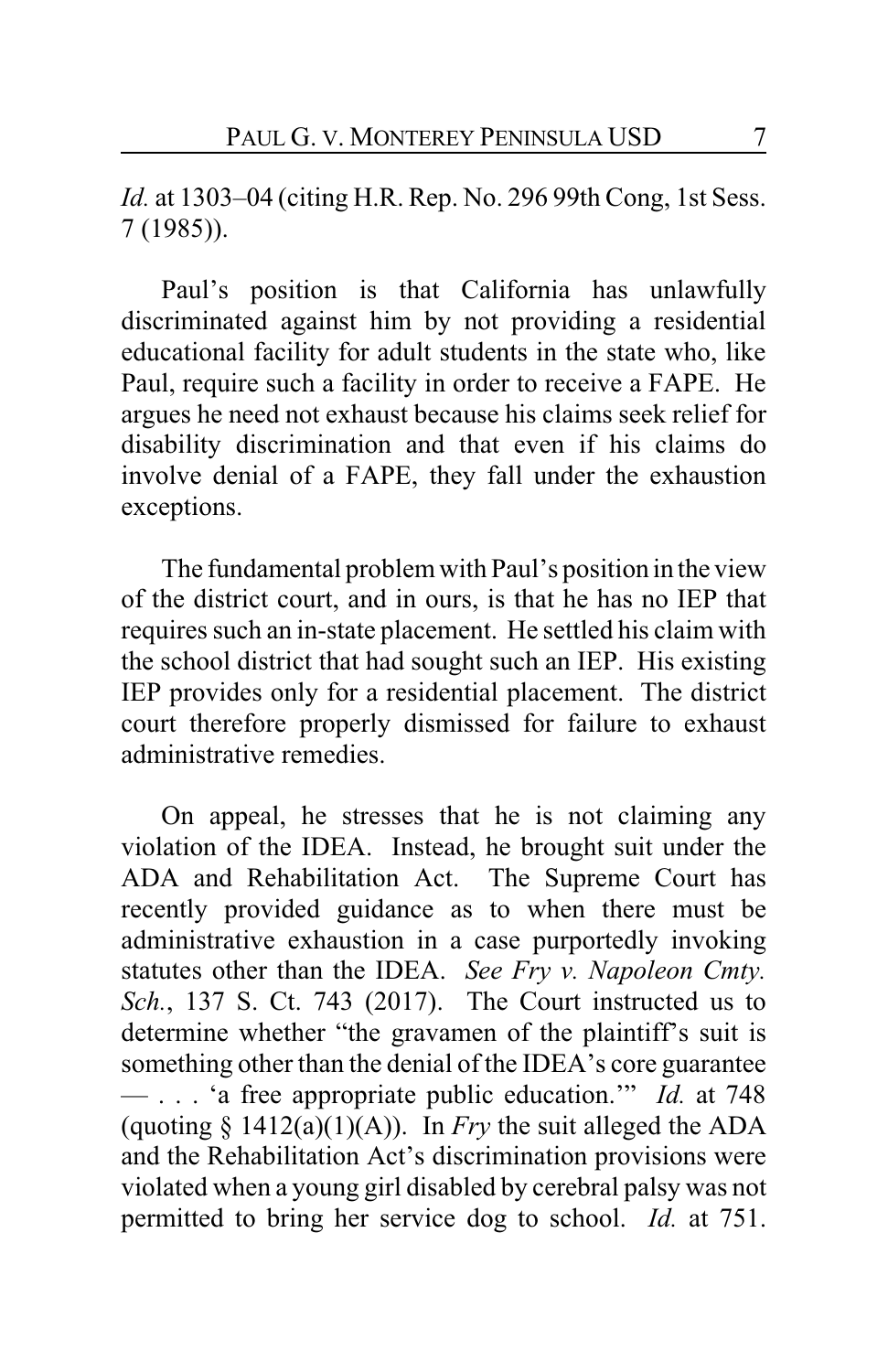Looking to the gravamen of the suit, the Court concluded that the plaintiff's suit did not concern the denial of a FAPE. *Id.* at 758. It held that the case instead concerned the denial of access to public facilities. *See id.* Relief was therefore not available under the IDEA. Exhaustion therefore was not required.

The crucial issue is therefore whether the relief sought would be available under the IDEA. *See* 20 U.S.C. § 1415(*l*). The Court provided clues for courts to decide that question, including "whether the plaintiff could have brought essentially the same claimif the alleged conduct had occurred at a public facility that was not a school, and . . . whether an adult at the school could have pressed essentially the same grievance." *Fry*, 137 S. Ct. at 756. The Court also said that one good indication that the plaintiff is seeking relief for denial of a FAPE is whether the plaintiff previously invoked administrative remedies. *Id*. at 757. Since a dog would not be among the services a school district would ordinarily provide in a FAPE, and the plaintiff in that case had never invoked administrative remedies to obtain such a FAPE, the gravamen of the *Fry* complaint was not an IDEA claim.

In this case, Paul could not have brought the same claims against a public facility that was not a school, nor could an adult employee or visitor present the same grievance, because the relief Paul seeks is fundamentally educational — access to a particular kind of school as required by his IEP. *See id*. at 756 (claims are based on the IEP when access is "adequacy of special education" and not "equality of access to public facilities"). Further, Paul pursued remedies under IDEA and after settlement switched gears to turn to other remedies. This is almost precisely the scenario the Supreme Court in *Fry* described as an indicator of an IDEA claim requiring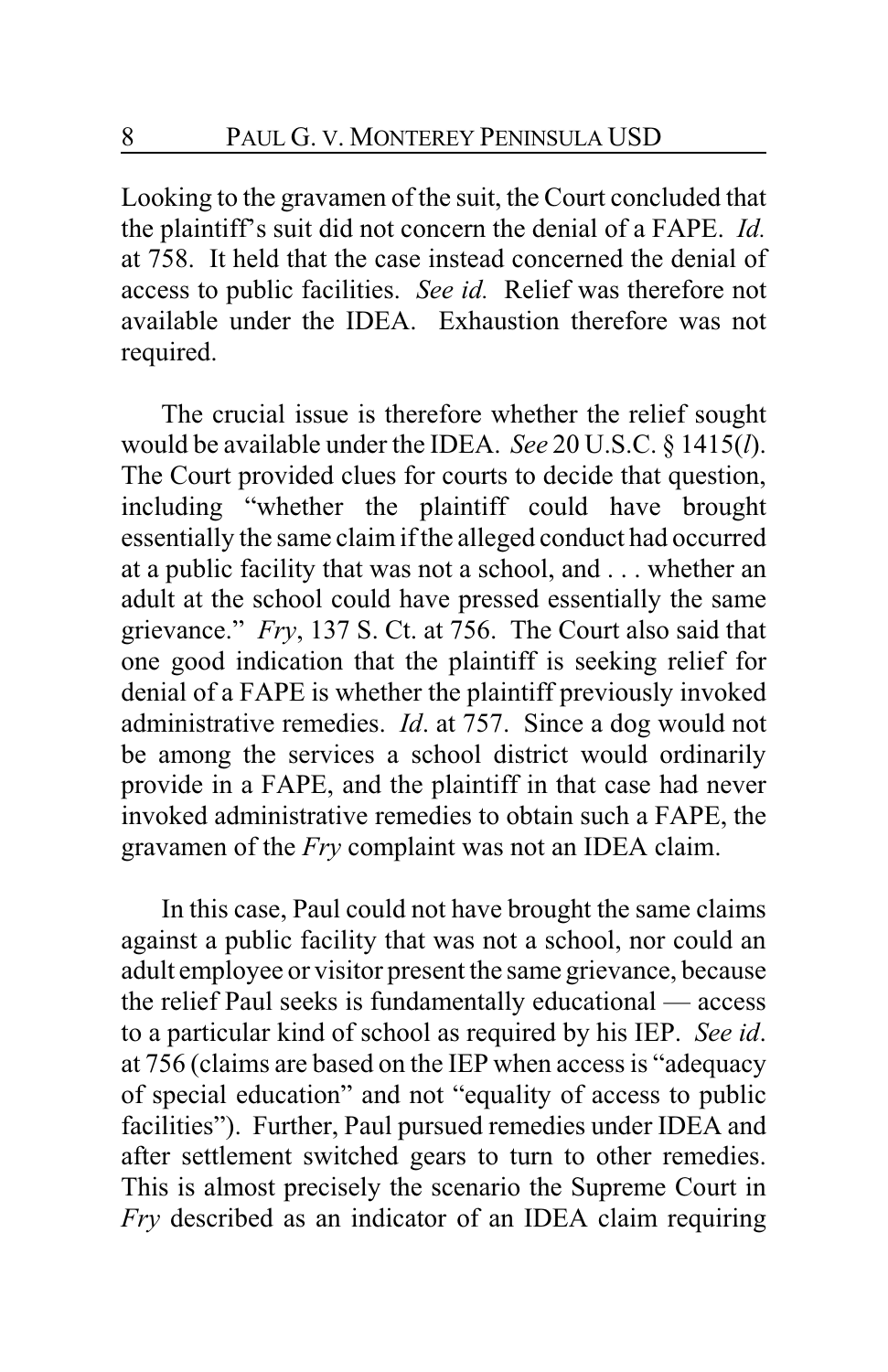exhaustion. As the Court explained, an initial decision to pursue the administrative process and a later shift to judicial proceedings prior to full exhaustion is a strong indication that the plaintiff is making "strategic calculations about how to maximize the prospects of such a remedy." *Id*. at 757.

The district court understood that because Paul's claim is that an in-state residential institution is necessary for him to receive the education guaranteed under the IDEA, he must exhaust his administrative remedies for an IEP. Applying *Fry*, the district court held that the "alleged denial to provide an in-state residential treatment facility applies solely in a school setting" and the fact that Paul "previously pursued an IDEA administrative proceeding based on identical or similar allegations supports the conclusion that his claims are premised on a denial of a FAPE." We agree with that conclusion.

Other circuit decisions since *Fry* have reached similar conclusions. In *Wellman v. Bulter Area School District*, the Third Circuit concluded that the student's "grievances all stem from the alleged failure to accommodate his condition and fulfill his educational needs" and dismissed the complaint because the student released all claims related to the FAPE denial in a settlement agreement with the school district. 877 F.3d 125, 133 (3d Cir. 2017). In *Nelson v. Charles City Community School District*, the Eighth Circuit affirmed the district court's conclusion that the student's complaint sought relief available under the IDEA because the denial of the student's request for online classes was directly related to the student's IEP. 900 F.3d 587, 595 (8th Cir. 2018). In *Durbrow v. Cobb County School District*, a student with Attention Deficit Hyperactivity Disorder filed a due process complaint alleging the school district failed to evaluate him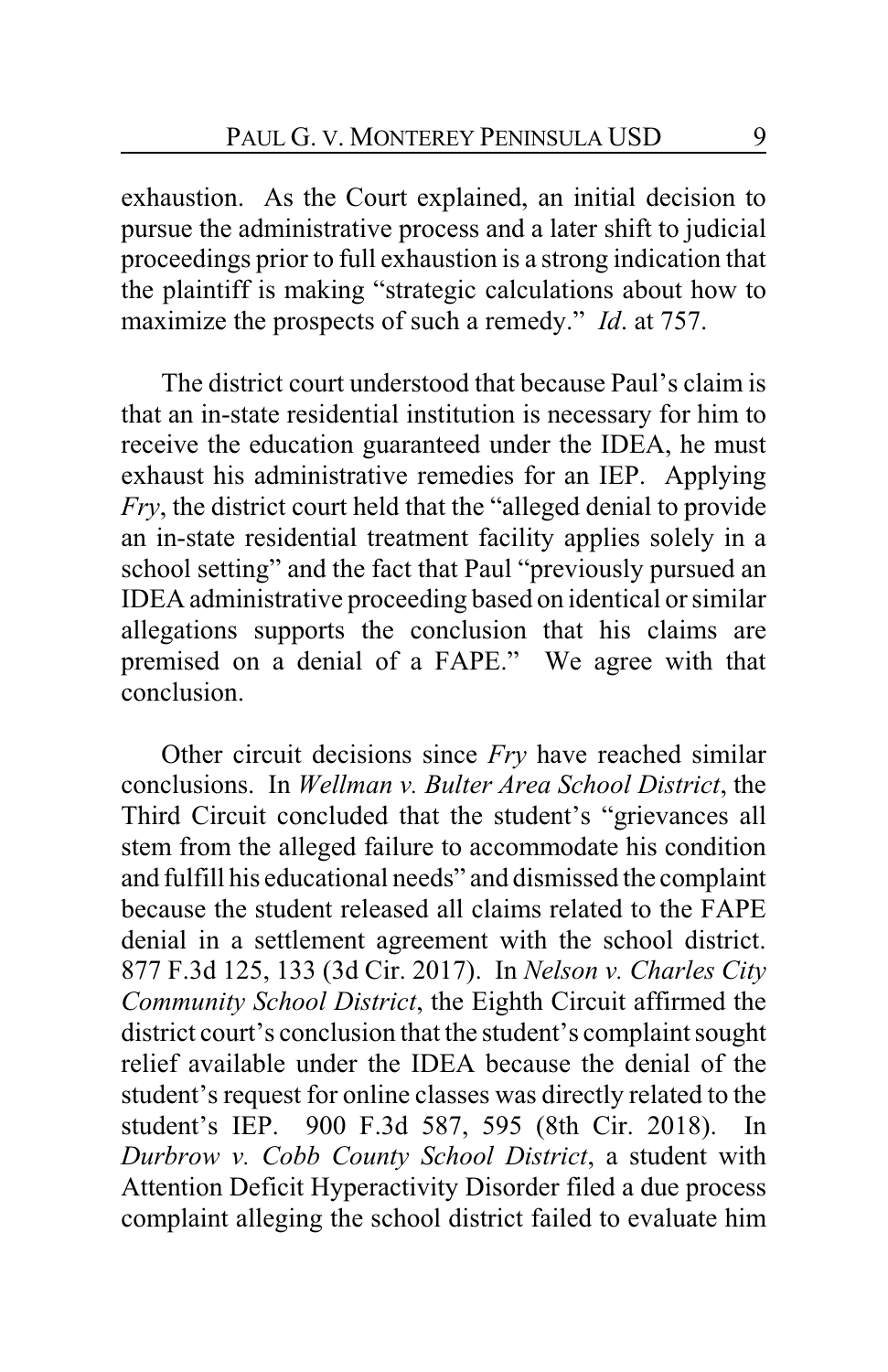for disabilities. 887 F.3d 1182, 1187 (11th Cir. 2018). The Eleventh Circuit concluded the gravamen of the student's § 504 and ADA claims in the district court was denial of a FAPE because the claims focused on the adequacy of the educational program the school district afforded the student. *Id*. at 1190. Exhaustion was required. Here, like our sister circuits, we conclude Paul was required to exhaust the IDEA procedural process because his § 504 and ADA claims concern whether he was provided appropriate educational services.

Paul argues that even if his claims do concern the denial of a FAPE, they fall under all three exhaustion exceptions: (1) the administrative process would be "futile," (2) the claim arises from a policy or practice "of general applicability that is contrary to law," or (3) it is improbable "that adequate relief can be obtained by pursuing administrative remedies (e.g. the hearing officer lacks the authority to grant the relief sought)." *Hoeft*, 967 F.2d at 1303–04.

Paul suggests that he seeks relief for "a policy or practice of general applicability that is contrary to the law" because CDE failed to provide residential placements for disabled students over the age of eighteen. A claim is systemic, and therefore entitled to the general applicability exception, if it concerns "the integrity or reliability of the IDEA dispute resolution procedures themselves, or requires restructuring the education system itself in order to comply with the dictates of the Act." *Doe ex rel. Brockhuis v. Ariz. Dep't of Educ.*, 111 F.3d 678, 682 (9th Cir. 1997). Here, however, Paul seeks relief related to only one component of the school district's special education program — in-state residential facilities for adult students. *See id*.; *see also Hoeft*, 967 F.2d at 1308.